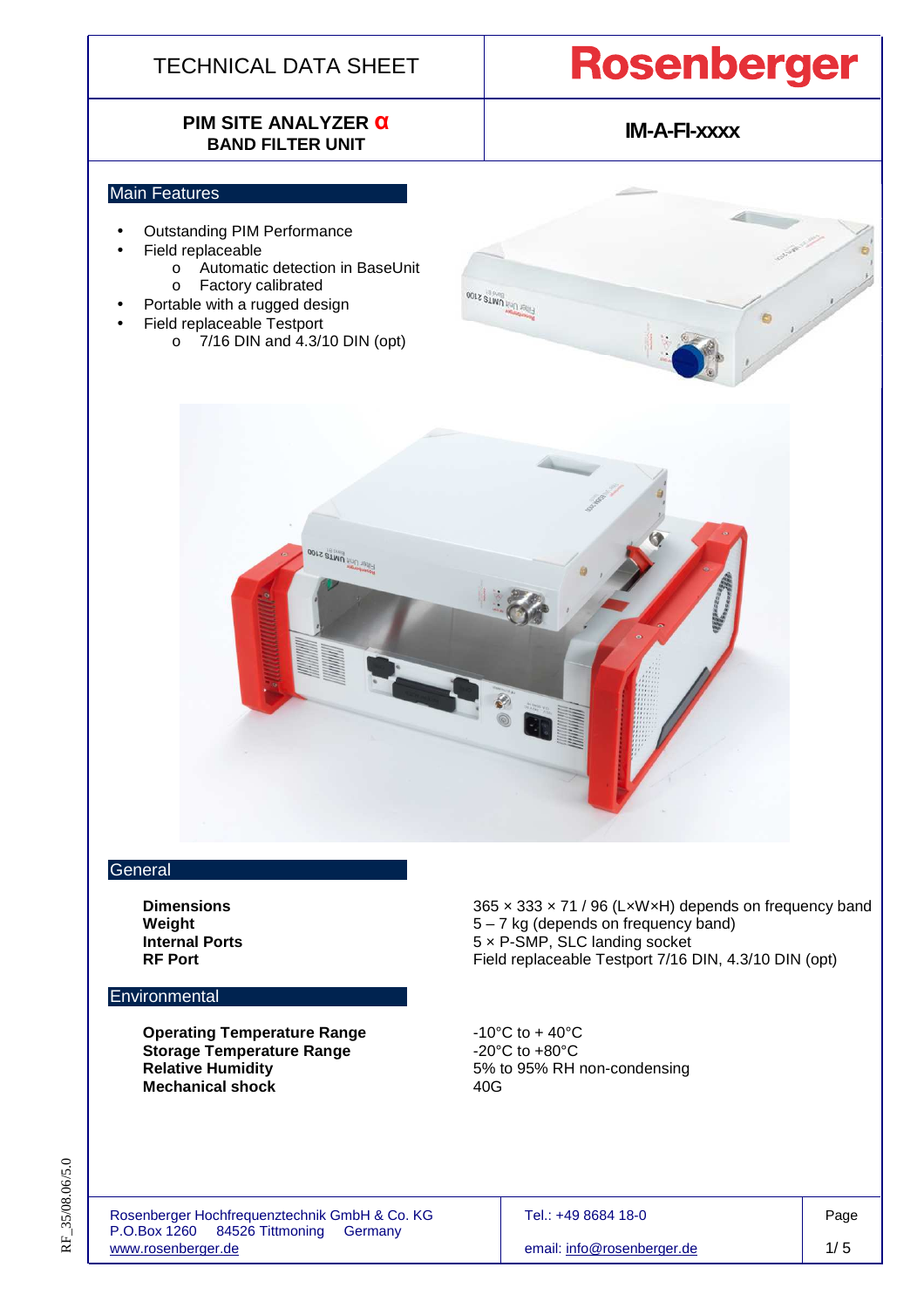# **Rosenberger**

## **PIM SITE ANALYZER α BAND FILTER UNIT**

# **IM-A-FI-xxxx**

### IM-A-FI-700/B12-14 (LTE700 LU)

**ETSI Band B12, B13, B14 Transmit Path Range TX1** 728 – 740 MHz **Range TX2** 750 – 764 MHz **Receive Path Range B12 (700L)** 698 – 716 MHz<br>**Range B13+14 (700U)** 776 – 798 MHz **Range B13+14 (700U)**<br>Residual PIM **Weight** 7 kg

#### IM-A-FI-800/B20 (DigDiv800)

**ETSI Band B20 Transmit Path Receive Path Range** 832 – 862 MHz **Weight** 6.8 kg

#### IM-A-FI-850/B5 (AMPS850)

**ETSI Band B5 Transmit Path Receive Path Weight** 6.6 kg

### IM-A-FI-900/B8 (EGSM900)

**ETSI Band** B8 **Transmit Path Receive Path Range** 880 – 915 MHz Weight

**Residual PIM**  $\le$  -125 dBm (> 168 dBc), referred to 2 x +43 dBm Size **Size** 365 × 333 × 96 (L×W×H)

**Range TX1** 791 – 803 MHz **Range TX2** 812 – 821 MHz

**Residual PIM CONSIDENT ACCORDING A RESIDENT ASSESSMENT AT A CONSIDENT A RESIDENT A RESIDENT A RESIDENT A RESIDENT A RESIDENT A RESIDENT A RESIDENT A RESIDENT A RESIDENT A RESIDENT A RESIDENT A RESIDENT A RESIDENT A RESI Size** 365 × 333 × 96 (L×W×H)

**Range TX1** 869 – 880 MHz **Range TX2** 885 – 894 MHz

**Range** 824 – 851 MHz **Residual PIM CONSIDENT ACCORDING A RESIDENT ACCORDING A RESIDENT ACCORDING A RESIDENT ACCORDING A RESIDENT ACCORDING A RESIDENT ACCORDING A RESIDENT ACCORDING A RESIDENT A RESIDENT ACCORDING A RESIDENT A RESIDENT A RESI Size** 365 × 333 × 96 (L×W×H)

**Range TX1** 925 – 939 MHz **Range TX2** 946 – 960 MHz

**Residual PIM** < -125 dBm (> 168 dBc), referred to 2 × +43 dBm **Size** 365 × 333 × 96 (L×W×H)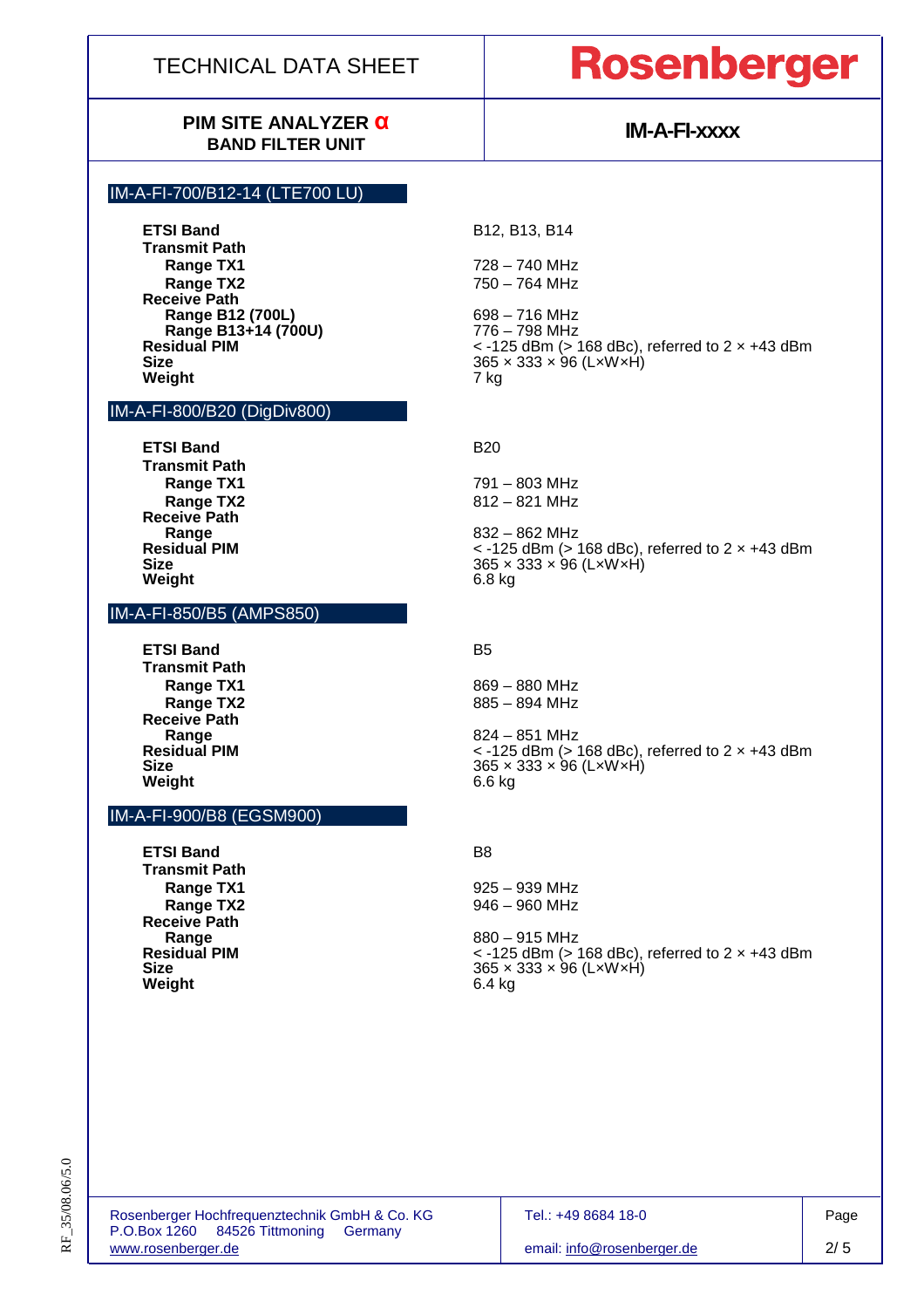# **Rosenberger**

## **PIM SITE ANALYZER α BAND FILTER UNIT**

# **IM-A-FI-xxxx**

### IM-A-FI-1800/B3 (DCS1800)

**ETSI Band B3 Transmit Path Receive Path Weight** 

### IM-A-FI-1900/B2+4 (PCS/AWS1900)

**ETSI Band B2, B4 Transmit Path Range TX1**<br>**Range TX2 (B2 PCS)** 1970 – 1995 MHz **Range TX2 (B2 PCS)** 1970 – 1995 MHz<br> **Range TX2 (B4 AWS)** 1970 – 2155 MHz **Range TX2 (B4 AWS) Receive Path Range (B2 PCS)** 1850 – 1910 MHz **Weight** 7 kg

### IM-A-FI-2100/B1 (UMTS2100)

**ETSI Band B1 Transmit Path Receive Path Weight** 

### IM-A-FI-2600/B7 (LTE II 2600)

**ETSI Band** B7 **Transmit Path Receive Path Weight** 5.0 kg

**Range TX1 1805 – 1840 MHz Range TX2** 1850 – 1880 MHz

**Range** 1710 – 1785 MHz **Residual PIM** < -125 dBm (> 168 dBc), referred to 2 × +43 dBm 365 × 333 × 96 (L×W×H)<br>7 kg

**Range (B4 AWS)** 1710 – 1755 MHz **Residual PIM** *C*  $\sim$  -125 dBm (> 168 dBc), referred to 2 x +43 dBm **Size** 365 × 333 × 71 (L×W×H)

**Range TX1** 2110 – 2130 MHz **Range TX2** 2150 – 2170 MHz

**Range** 1920 – 2060 MHz **Residual PIM -125 dBm (maximum), referred to 2 x +43 dBm**<br>**Size** 365 x 333 x 71 (LxWxH) **Size** 365 × 333 × 71 (L×W×H)

**Range TX1** 2620 – 2637 MHz **Range TX2** 2660 – 2695 MHz

**Range** 2445 – 2590 MHz **Residual PIM** < -125 dBm (> 168 dBc), referred to 2 × +43 dBm **Size** 365 × 333 × 71 (L×W×H)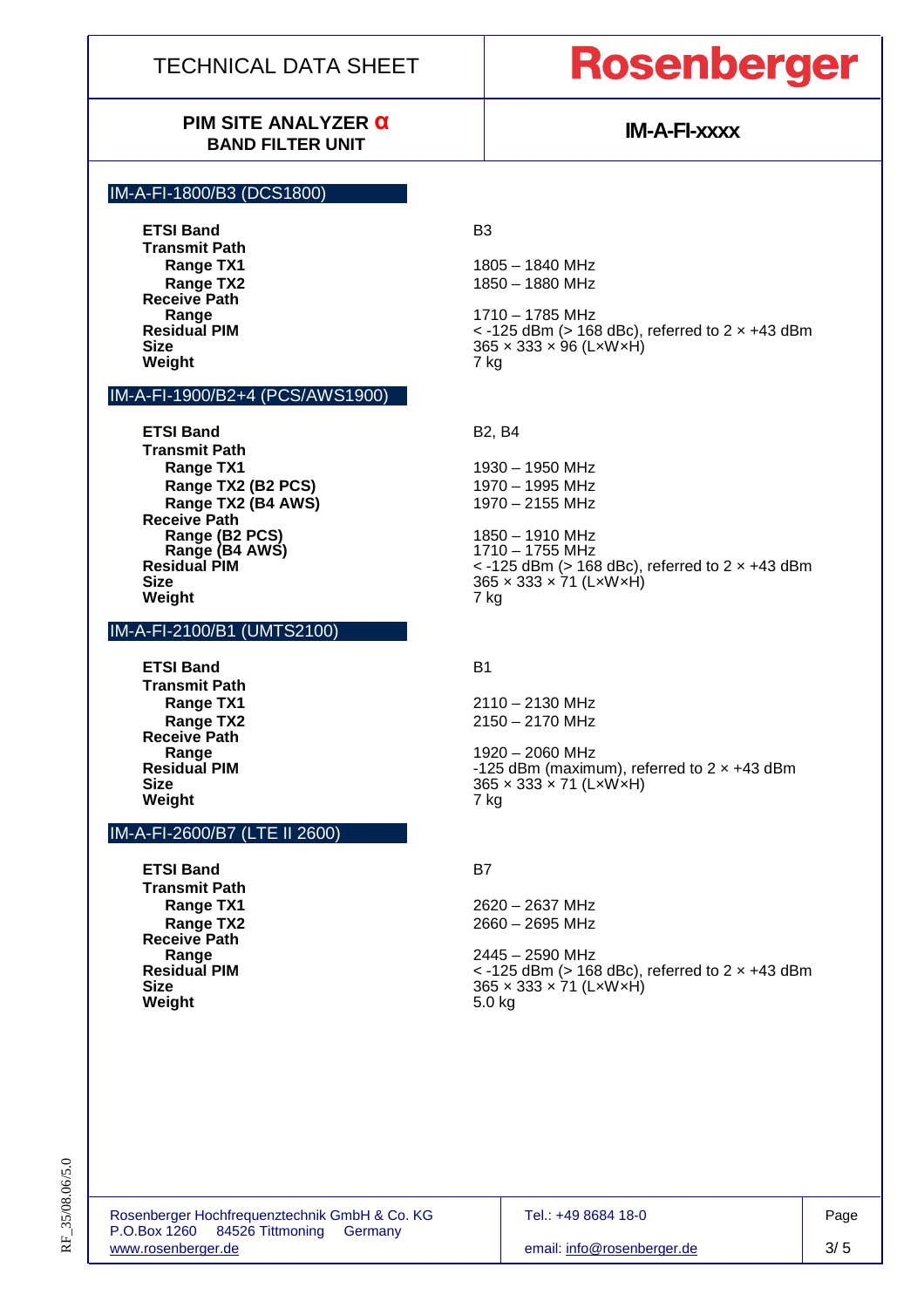## **PIM SITE ANALYZER α BAND FILTER UNIT**

# Rosenberger

# **IM-A-FI-xxxx**

## **Accessories**

|                                       | <b>Part Number</b>                                          | <b>Description</b>                                                            |  |  |  |  |
|---------------------------------------|-------------------------------------------------------------|-------------------------------------------------------------------------------|--|--|--|--|
|                                       |                                                             |                                                                               |  |  |  |  |
|                                       | IM-A-ACSRY-Bag-BU                                           | Carrying bag for Base Unit<br>Carrying bag for two Filters, Batteries, Jumper |  |  |  |  |
| Useful $\alpha$<br><b>Accessories</b> | IM-A-ACSRY-Bag-ACSRY                                        | test cables and Tools                                                         |  |  |  |  |
|                                       | IM-A-ACSRY-Bag-Trolley                                      | Transportation Trolley for both accessory bags                                |  |  |  |  |
|                                       | IM-A-ACSRY-Case-BU                                          | Transportation case for Base Unit                                             |  |  |  |  |
| $\alpha$ Spare Parts                  | 60K408-800N1                                                | 7/16 Testport Saver for use on $\alpha$ Filter                                |  |  |  |  |
|                                       | 64K401-800B1                                                | 4.3/10 Testport Saver for use on <b>a</b> Filter                              |  |  |  |  |
|                                       | IM-A-ACSRY-Bat                                              | <b>Battery Pack</b>                                                           |  |  |  |  |
|                                       | 60S101-KIMN1                                                | 7/16 Male to 7/16 Female adapter                                              |  |  |  |  |
|                                       | 60S101-SIMN1                                                | 7/16 Male to 7/16 Male adapter                                                |  |  |  |  |
|                                       | 60K101-KIMN1                                                | 7/16 Female to 7/16 Female adapter                                            |  |  |  |  |
| <b>Low PIM</b>                        | 60S153-KIMN1                                                | 7/16 Male to N Female adapter                                                 |  |  |  |  |
| <b>Adaptors</b>                       | 53S160-KIMN1                                                | 7/16 Female to N Male adapter                                                 |  |  |  |  |
|                                       | 60S164-K00N1                                                | 7/16 Male to 4.3/10 Female adapter                                            |  |  |  |  |
|                                       | 60S164-S00N1                                                | 7/16 Male to 4.3/10 Male adapter                                              |  |  |  |  |
|                                       | 60K164-S00N1                                                | 7/16 Female to 4.3/10 Male adapter                                            |  |  |  |  |
| <b>PIM</b>                            | 60S110-KxxN1                                                | -110dBm standard adapter (band specific)<br>included with every filter unit   |  |  |  |  |
| <b>Standards</b>                      | xx: 07 LTE700; 08 DigDiv AMPS; 09 EGSM; 18 DCS; 19 PCS/AWS; |                                                                               |  |  |  |  |
|                                       | 21 UMTS; 26 LTE2600; other frequencies on request           |                                                                               |  |  |  |  |
| <b>Low PIM</b><br><b>Terminations</b> | 60Z150-020                                                  | Low PIM termination<br>(portable, with male & female ports)                   |  |  |  |  |
|                                       | 60Z150-012                                                  | Low PIM termination (Benchtop type)                                           |  |  |  |  |
| <b>Tools</b>                          | 60W000-002                                                  | 32mm torque wrench                                                            |  |  |  |  |
|                                       | 53W010-000                                                  | 18mm torque wrench                                                            |  |  |  |  |
|                                       | 99W057-000                                                  | Adjustable flat wrench                                                        |  |  |  |  |
| <b>Test Cables</b>                    | LC02-186-4000                                               | Test Cable 7/16 male / 7/16 male 4.0m                                         |  |  |  |  |
|                                       | LC02-186-1500                                               | Test Cable 7/16 male / 7/16 male 1.5m                                         |  |  |  |  |
|                                       | LC02-188-4000                                               | Test Cable 7/16 male / N male 4.0m                                            |  |  |  |  |
|                                       | LC02-188-1500                                               | Test Cable 7/16 male / N male 1.5m                                            |  |  |  |  |
|                                       | SLJ12SP-60M64M-2.0m-00                                      | Test Cable 7/16 male / 4.3/10 male 2.0m                                       |  |  |  |  |
|                                       | SLJ12SP-64M64M-2.0m-00                                      | Test Cable 4.3/10 male / 4.3/10 male 2.0m                                     |  |  |  |  |